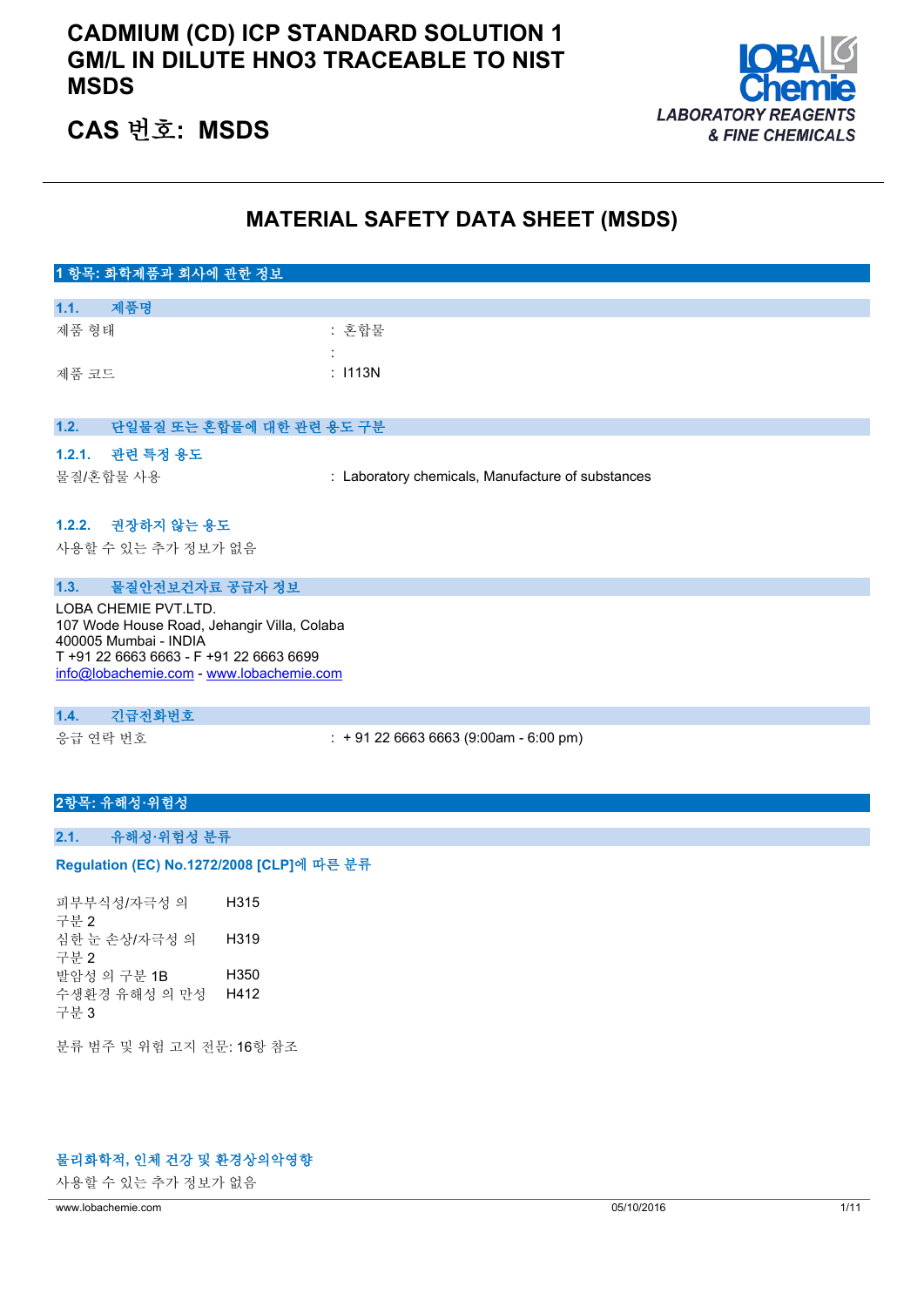물질안전보건자료

| 예방조치문구를 포함한 경고표지 항목<br>2.2.                             |                                                                                                                                                                                   |
|---------------------------------------------------------|-----------------------------------------------------------------------------------------------------------------------------------------------------------------------------------|
| 규정 (EC) No. 1272/2008에 따른 라벨 표시[CLP]<br>위험 표시 그림문자(CLP) | GHS08<br>GHS07                                                                                                                                                                    |
| Signal word (CLP)                                       | : 위험                                                                                                                                                                              |
| 유해·위험 문구(CLP)                                           | : H315 - 피부에 자극을 일으킴<br>H319 - 눈에 심한 자극을 일으킴<br>H350 - 암을 일으킬 수 있음 ({0 노출되어도 암을 일으키지 않는다는 결정적인증거가<br>있는 노출경로가 있다면 노출경로기재> filter=(_)?EXP_ROUTE_+})<br>H412 - 장기적 영향에 의해 수생생물에 유해함 |
| 예방 조치 문구(CLP)                                           | : P201 - 사용 전 취급 설명서를 확보하시오<br>P273 - 화경으로 배출하지 마시오<br>P305+P351+P338 - 눈에 묻으면 몇 분간 물로 조심해서 씻으시오. 가능하면<br>콘택트렌즈를 제거하시오. 계속 씻으시오<br>P308+P313 - 노출 또는 접촉이 우려되면 의학적인 조언·주의를 받으시오    |

#### **2.3. 기타 정보**

사용할 수 있는 추가 정보가 없음

| 3항목: 구성성분의 명칭 및 함유량 |  |
|---------------------|--|
|                     |  |
| 다일물질<br>3.1.        |  |
| 해당없음                |  |

#### **3.2. 혼합물**

| 명칭                                       | 제품명                                                                | $\frac{9}{6}$ | <b>Regulation (EC)</b><br>No.1272/2008 [CLP]에<br>따른 분류                                                                     |
|------------------------------------------|--------------------------------------------------------------------|---------------|----------------------------------------------------------------------------------------------------------------------------|
| Water                                    | (CAS 번호) 7732-18-5<br>(EC 번호) 231-791-2                            | $75 - 99$     | 분류되지 않음                                                                                                                    |
| Nitric acid                              | (CAS 번호) 7697-37-2<br>(EC 번호) 231-714-2<br>(EC 색인 번호) 007-004-00-1 | $1 - 5$       | Ox. Lig. 1, H271<br>Skin Corr. 1A, H314                                                                                    |
| CADMIUM NITRATE AR (TETRAHYDRATE)<br>99% | (CAS 번호) 10022-68-1                                                | $0.01 - 1$    | Acute Tox. 4 (Dermal),<br>H312<br>Acute Tox. 4 (Inhalation),<br>H332<br>Acute Tox. 4 (Oral), H302<br>Aquatic Acute 1, H400 |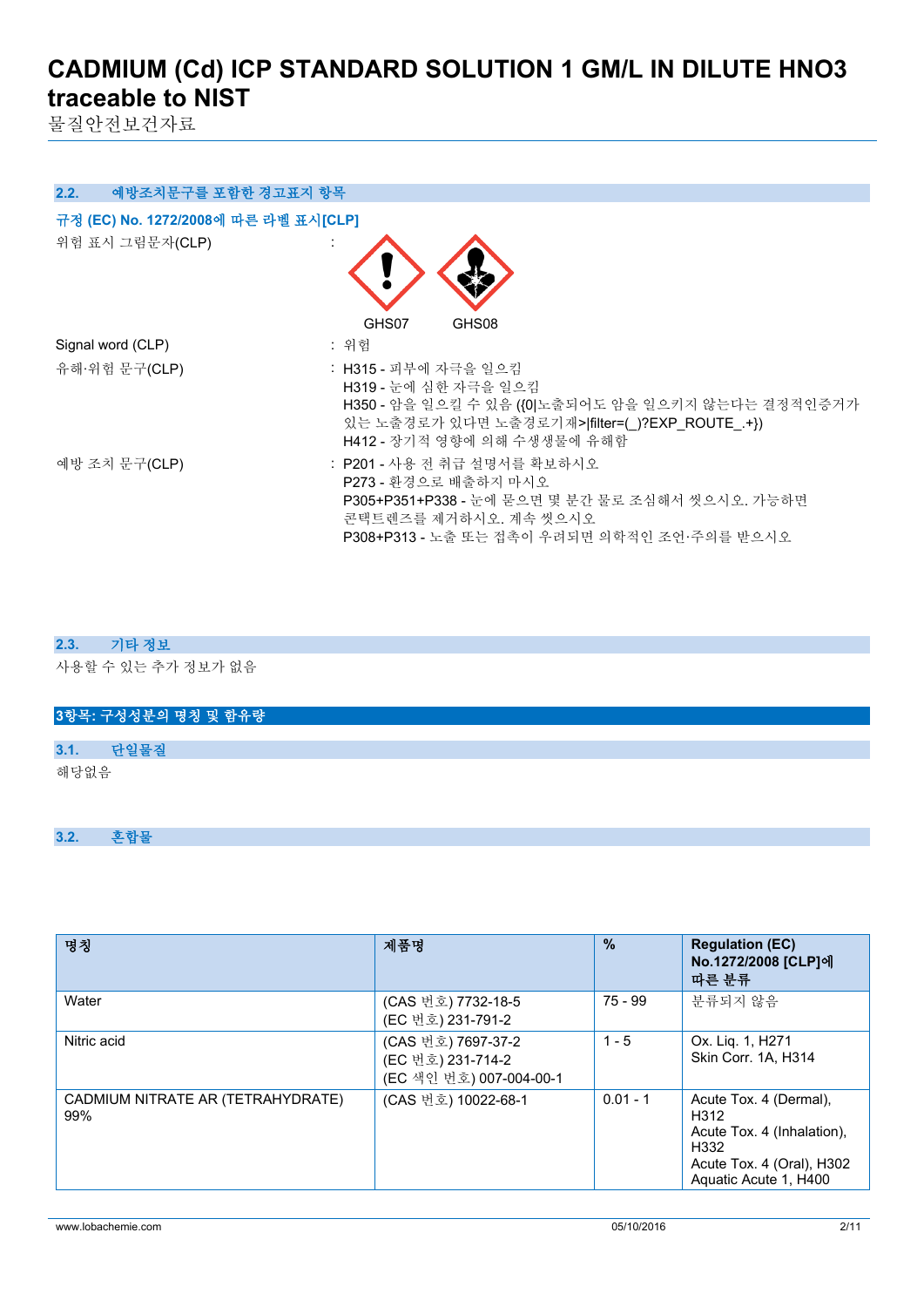물질안전보건자료

H-공고문 본문: 16항 참조

| 4항목: 응급조치요령                        |                                                                                                    |
|------------------------------------|----------------------------------------------------------------------------------------------------|
| 4.1. 응급조치 요령                       |                                                                                                    |
| 흡입 후 응급 조치                         | : Assure fresh air breathing. 호흡이 어려워지면 신선한 공기가 있는 곳으로 옮기고<br>호흡하기 쉬운 자세로 안정을 취하시오.                |
| 피부 접촉 후 응급 조치                      | : 다량의 비누와 물로 씻으시오. 의학적인 조치·조언을 구하시오.                                                               |
| 안구 접촉 후 응급 조치                      | : 몇 분간 물로 조심해서 씻으시오. 가능하면 콘택트렌즈를 제거하시오. 계속 씻으시오.<br>의학적인 조치 조언을 구하시오.                              |
| 섭취 후 응급 조치                         | : 입을 씻어내시오. Do not induce vomiting. 의학적인 조치·조언을 구하시오.                                              |
| 변이원성<br>4.2.                       |                                                                                                    |
| 증상/부상                              | : 암을 일으킬 수 있음 ({0 노출되어도 암을 일으키지 않는다는 결정적인증거가 있는<br>노출경로가 있다면 노출경로기재> filter=(_)?EXP_ROUTE_.+}).    |
| 피부 접촉 후 증상/부상                      | : 피부에 자극을 일으킴.                                                                                     |
| 안구 접촉 후 증상/부상                      | : 눈에 심한 자극을 일으킴.                                                                                   |
| 4.3.<br>즉각적인 치료 및 특수 치료 필요 여부 표시   |                                                                                                    |
| Treat symptomatically.             |                                                                                                    |
| 5항목: 폭발·화재시 대처방법                   |                                                                                                    |
| 5.1.<br>적절한 소화제                    |                                                                                                    |
| 적절한 소화제                            | : Carbon dioxide. Dry powder. Foam. Water spray.                                                   |
| 부적절한 소화재                           | : Do not use a heavy water stream.                                                                 |
| 5.2.<br>화학물질로부터 생기는 특정 유해성         |                                                                                                    |
| 사용할 수 있는 추가 정보가 없음                 |                                                                                                    |
| 소방대원을 위한 조언<br>5.3.                |                                                                                                    |
| 화재 진압 중 보호                         | : Do not enter fire area without proper protective equipment, including respiratory<br>protection. |
| 6항목: 누출사고시 대처방법                    |                                                                                                    |
| 6.1.<br>인체를 보호하기 위해 필요한 조치사항 및 보호구 |                                                                                                    |
| 6.1.1. 비응급 요원용                     |                                                                                                    |
| 응급 조치                              | : Evacuate unnecessary personnel.                                                                  |
| 6.1.2.<br>응급 구조대용                  |                                                                                                    |
| 보호 장비                              | : 적절한 개인 보호구를 착용하시오.                                                                               |
| 환경을 보호하기 위해 필요한 조치사항<br>6.2.       |                                                                                                    |
| 환경으로 배출하지 마시오.                     |                                                                                                    |
| 정화 또는 제거 방법<br>6.3.                |                                                                                                    |
| 세척 방법                              | : 누출물을 모으시오. On land, sweep or shovel into suitable containers.                                    |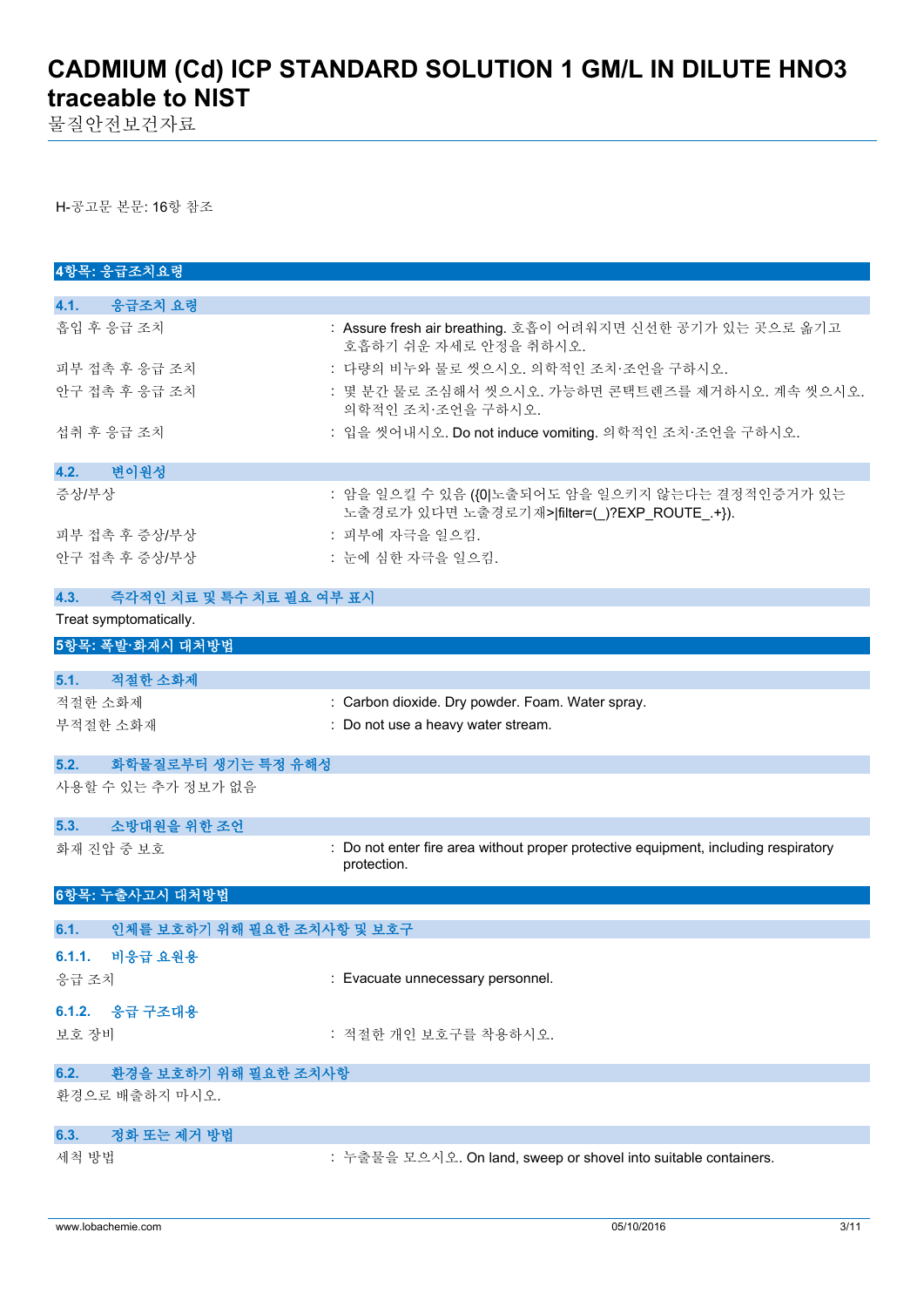물질안전보건자료

| 기타 항목 참조<br>6.4.               |                                                                                                                            |
|--------------------------------|----------------------------------------------------------------------------------------------------------------------------|
| 사용할 수 있는 추가 정보가 없음             |                                                                                                                            |
| 7항목: 취급 및 저장방법                 |                                                                                                                            |
|                                |                                                                                                                            |
| 안전취급요령<br>7.1.                 |                                                                                                                            |
| 안전취급요령                         | : 모든 안전 예방조치 문구를 읽고 이해하기 전에는 취급하지 마시오. Avoid contact<br>with skin and eyes. Do not breathe vapours.                        |
| 위생 조치                          | : Wash hands and other exposed areas with mild soap and water before eating,<br>drinking or smoking and when leaving work. |
| 피해야할 조건을 포함한 안전한 저장 방법<br>7.2. |                                                                                                                            |
| 보관 조건                          | : 용기는 환기가 잘 되는 곳에 단단히 밀폐하여 저장하시오.                                                                                          |
| 7.3.<br>특정 최종 사용               |                                                                                                                            |
| 사용할 수 있는 추가 정보가 없음             |                                                                                                                            |
| 8항목: 노출방지 및 개인보호구              |                                                                                                                            |
| 제어 매개 변수<br>8.1.               |                                                                                                                            |
| 사용할 수 있는 추가 정보가 없음             |                                                                                                                            |

| 노출방지<br>8.2.                 |                                      |
|------------------------------|--------------------------------------|
| 손보호                          | : 보호 장갑                              |
| 눈보호                          | : Chemical goggles or safety glasses |
| 신체보호                         | : 적절한 보호복을 착용하시오                     |
| 호흡기 보호                       | : 호흡 보호구를 착용하시오                      |
| 9항목: 물리화학적 특성                |                                      |
| 9.1.<br>기본적인 물리화학적 특성에 대한 정보 |                                      |
| 물리적 상태                       | : 액체                                 |
| 색상                           | : Colourless.                        |
| 냄새                           | : 자료없음                               |
| 냄새 역치                        | : 자료없음                               |
| pH                           | : 자료없음                               |
| 상대 증발 속도(부틸아세테이트=1)          | : 자료없음                               |
| 융해점                          | : 자료없음                               |
| 빙점                           | : 자료없음                               |
| 초기 끓는점과 끓는점 범위               | : 자료없음                               |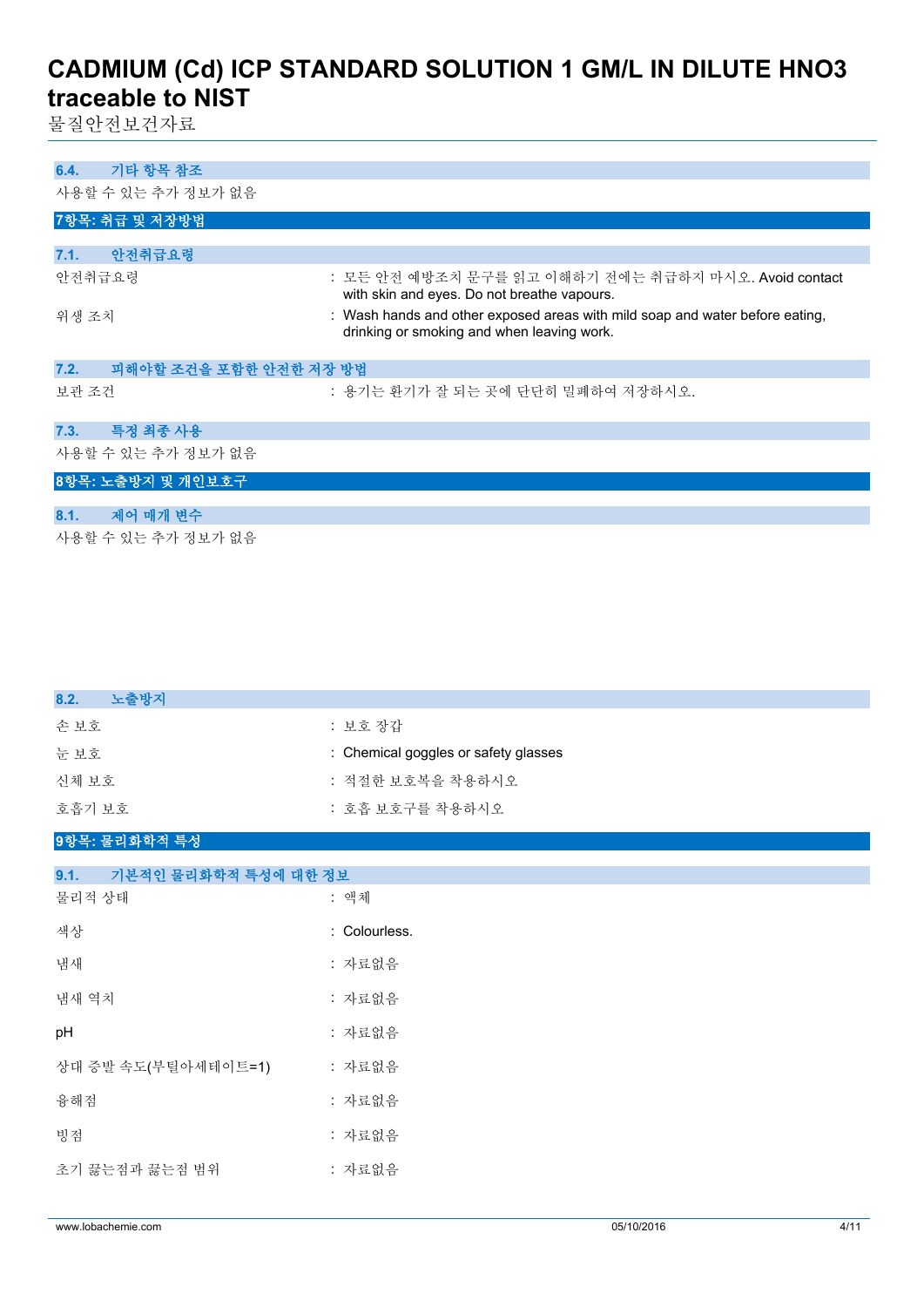물질안전보건자료

| 인화점                | : 자료없음 |
|--------------------|--------|
| 자연발화온도             | : 자료없음 |
| 분해온도               | : 자료없음 |
| 인화성(고체, 기체)        | : 자료없음 |
| 증기압                | : 자료없음 |
| 20°C에서의 상대 증기 밀도   | : 자료없음 |
| 상대 밀도              | : 자료없음 |
| 용해도                | : 자료없음 |
| n-옥탄올/물분배계수        | : 자료없음 |
| 점도, 운동학적           | : 자료없음 |
| 점도, 역학적            | : 자료없음 |
| 폭발성                | : 자료없음 |
| 산화성                | : 자료없음 |
| 인화 또는 폭발 범위의 상한/하한 | : 자료없음 |

#### **9.2. 그 밖의 참고사항**

사용할 수 있는 추가 정보가 없음

#### **10항목: 안정성 및 반응성**

#### **10.1. 반응성** 사용할 수 있는 추가 정보가 없음

#### **10.2. 화학적 안정성**

Stable under normal conditions.

#### **10.3. 유해 반응의 가능성**

사용할 수 있는 추가 정보가 없음

#### **10.4. 피해야 할 조건**

직사광선. Air contact.

### **10.5. 피해야 할 물질**

사용할 수 있는 추가 정보가 없음

#### **10.6. 분해시 생성되는 유해물질**

사용할 수 있는 추가 정보가 없음

#### **11항목: 독성에 관한 정보**

#### **11.1. 독성에 대한 정보**

급성 독성 : 부류되지 않음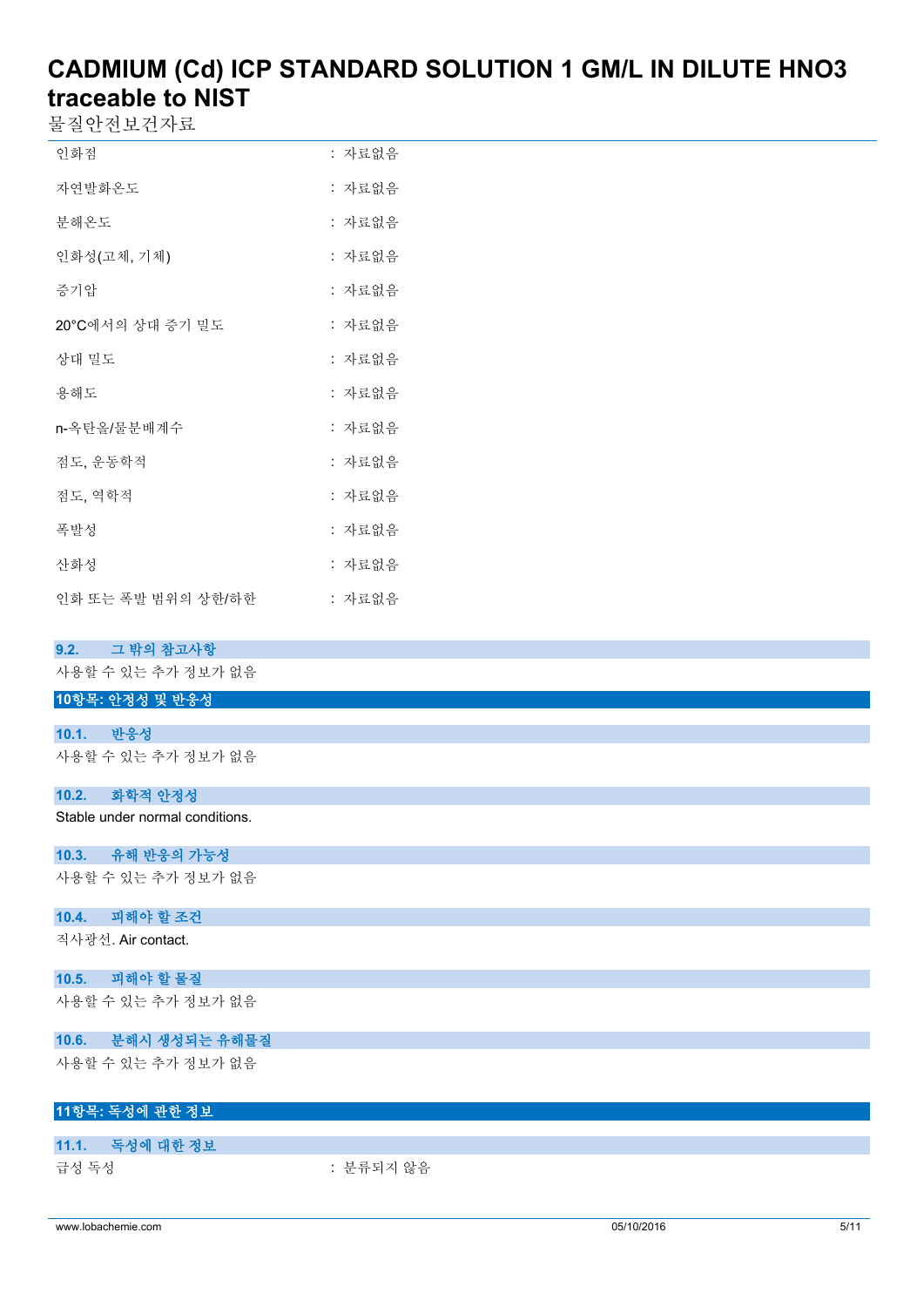물질안전보건자료

| 피부 부식성 / 자극성<br>심한 눈손상 또는 자극성<br>호흡기 또는 피부 과민성 | : 피부에 자극을 일으킴.<br>: 눈에 심한 자극을 일으킴.<br>: 분류되지 않음                                                              |
|------------------------------------------------|--------------------------------------------------------------------------------------------------------------|
| 생식세포 돌연변이 유발성<br>발암성                           | : 분류되지 않음<br>: 암을 일으킬 수 있음 ({0 노출되어도 암을 일으키지 않는다는 결정적인증거가 있는<br>노출경로가 있다면 노출경로기재> filter=( )?EXP_ROUTE .+}). |
| 생식독성<br>특정 표적장기 독성 (1회노출)                      | : 분류되지 않음<br>: 분류되지 않음                                                                                       |
| 특정 표적장기 독성 (반복노출)                              | : 분류되지 않음                                                                                                    |
| 흡인유해성                                          | : 분류되지 않음                                                                                                    |

|          | 12항목: 환경에 미치는 영향   |
|----------|--------------------|
|          |                    |
| 12.1. 독성 |                    |
|          | 사용할 수 있는 추가 정보가 없음 |

#### **12.2. 잔류성 및 분해성**

사용할 수 있는 추가 정보가 없음

#### **12.3. 생물농축성**

사용할 수 있는 추가 정보가 없음

#### **12.4. 토양이동성**

사용할 수 있는 추가 정보가 없음

#### **12.5. PBT 및 vPvB 평가 결과**

사용할 수 있는 추가 정보가 없음

#### **12.6. 기타 유해 영향**

사용할 수 있는 추가 정보가 없음

#### **13항목: 폐기시 주의사항**

#### **13.1. 폐기물 처리법**

Product/Packaging disposal recommendations

: ... 내용물과 용기를 폐기하시오.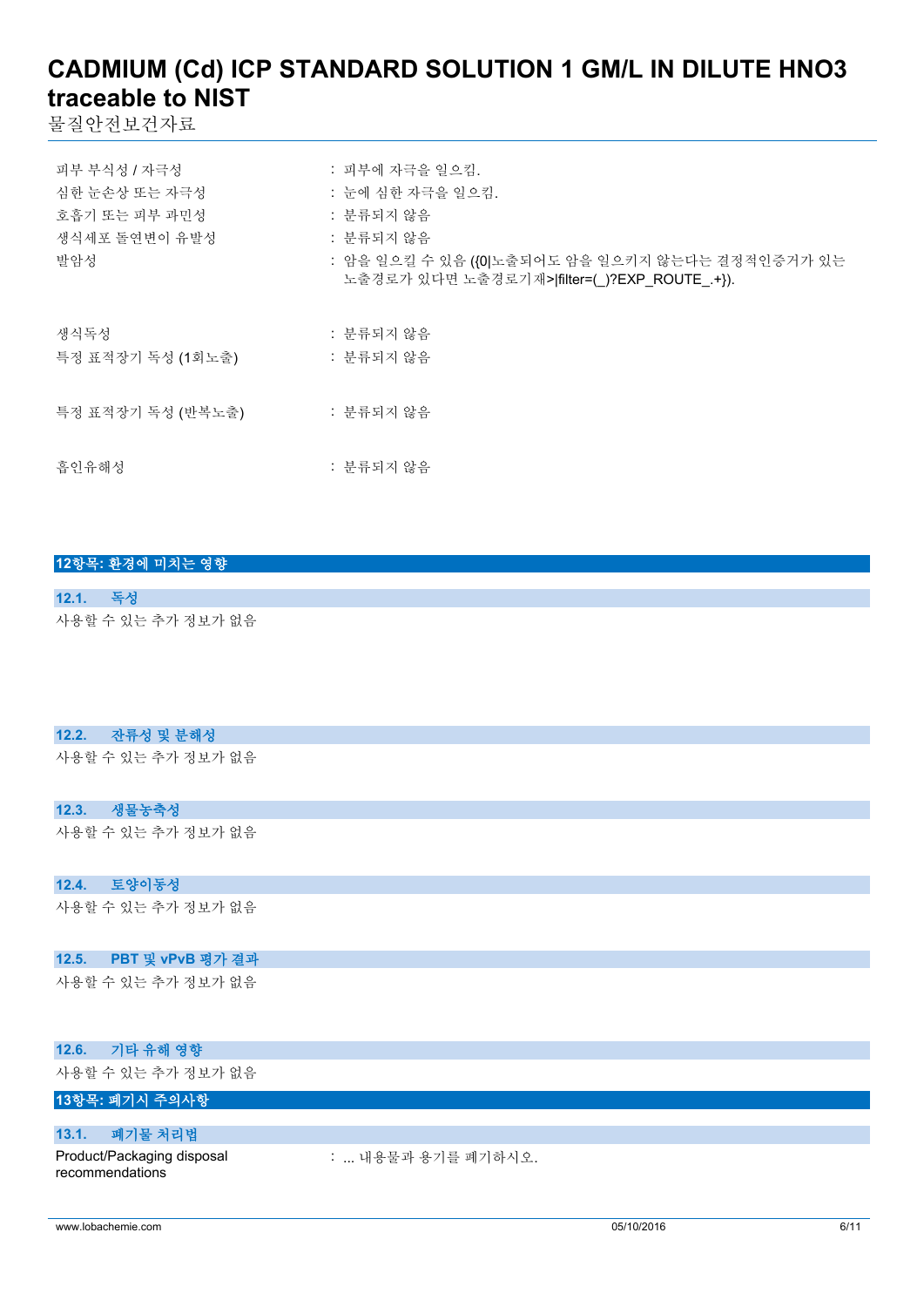물질안전보건자료

#### **14항목: 운송에 필요한 정보**

ADR / RID / IMDG / IATA / ADN 에 따름

| 유엔번호(UN No.)<br>14.1.                |                                                                                    |
|--------------------------------------|------------------------------------------------------------------------------------|
| UN-번호(ADR)                           | : 3264                                                                             |
| UN-번호 (IMDG)                         | : 3264                                                                             |
| UN-번호(IATA)                          | : 3264                                                                             |
| UN-번호(ADN)                           | : 3264                                                                             |
| UN-번호(RID)                           | : 3264                                                                             |
|                                      |                                                                                    |
| 적정선적명<br>14.2.                       |                                                                                    |
| 고유 운송 명칭(ADR)                        | : CORROSIVE LIQUID, ACIDIC, INORGANIC, N.O.S.                                      |
| Proper Shipping Name (IMDG)          | : CORROSIVE LIQUID, ACIDIC, INORGANIC, N.O.S.                                      |
| 고유 운송 명칭(IATA)                       | : CORROSIVE LIQUID, ACIDIC, INORGANIC, N.O.S.                                      |
| 고유 운송 명칭(ADN)                        | : CORROSIVE LIQUID, ACIDIC, INORGANIC, N.O.S.                                      |
| 고유 운송 명칭(RID)                        | : CORROSIVE LIQUID, ACIDIC, INORGANIC, N.O.S.                                      |
| Transport document description (ADR) | : UN 3264 CORROSIVE LIQUID, ACIDIC, INORGANIC, N.O.S., 8, III, (E)                 |
| 운송 문서 기술 (IMDG)                      | : UN 3264 CORROSIVE LIQUID, ACIDIC, INORGANIC, N.O.S., 8, III, MARINE<br>POLLUTANT |
| 운송 문서 기술 (IATA)                      | : UN 3264 CORROSIVE LIQUID, ACIDIC, INORGANIC, N.O.S., 8, III                      |
| 운송 문서 기술 (ADN)                       | : UN 3264 CORROSIVE LIQUID, ACIDIC, INORGANIC, N.O.S., 8, III                      |
| 운송 문서 기술 (RID)                       | : UN 3264 CORROSIVE LIQUID, ACIDIC, INORGANIC, N.O.S., 8, III                      |

#### **14.3. 운송에서의 위험성 등급**

#### **ADR**

| 운송 위험 분류 (ADR)      | : 8 |
|---------------------|-----|
| Danger labels (ADR) | : 8 |



#### **IMDG**

운송 위험 분류 (IMDG) : 8

Danger labels (IMDG)  $\qquad \qquad$  : 8

# :

| <b>IATA</b>     |     |  |  |
|-----------------|-----|--|--|
| 운송 위험 분류 (IATA) | : 8 |  |  |
| 위험 표지 라벨(IATA)  | : 8 |  |  |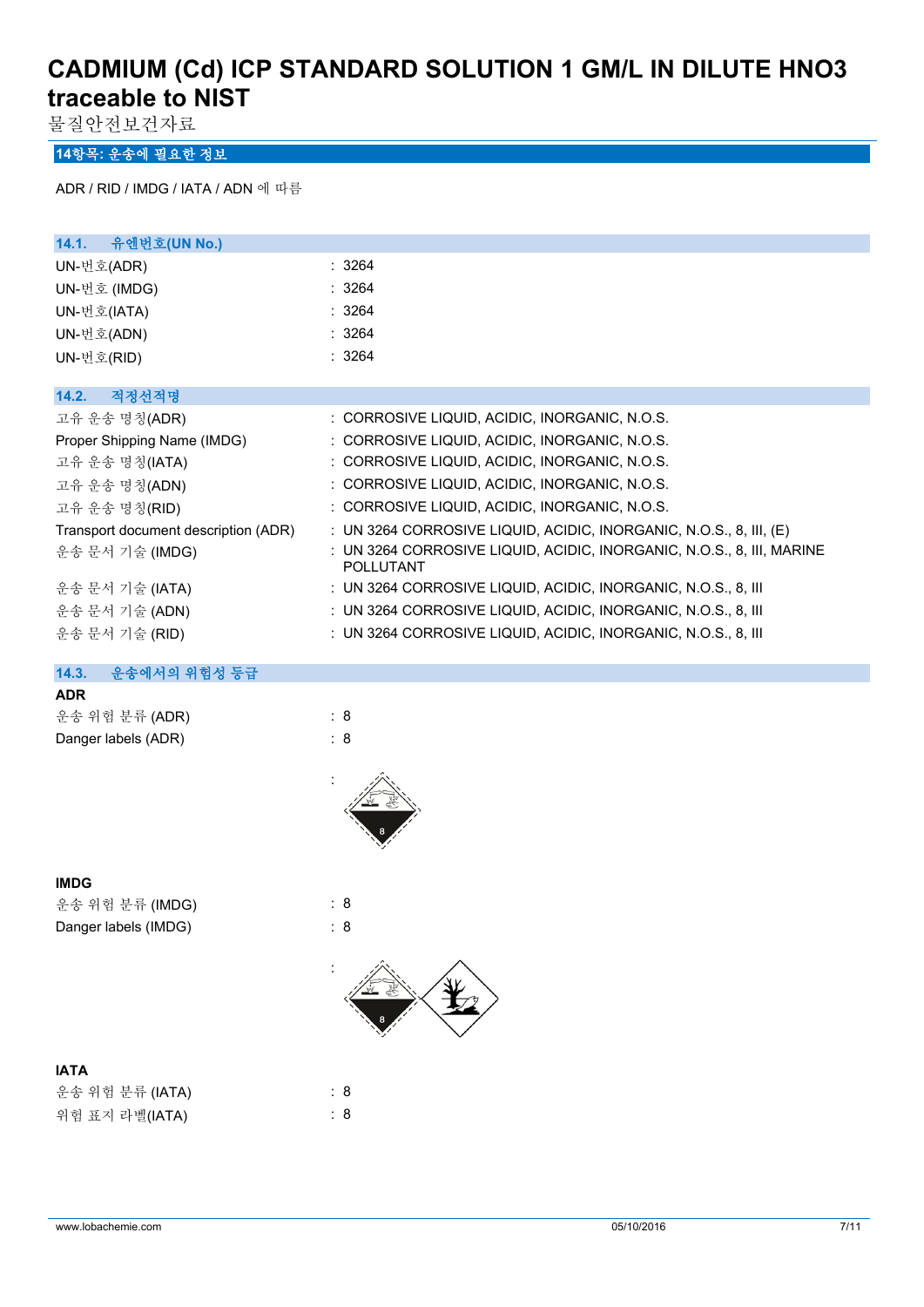물질안전보건자료

**ADN**

**RID**



| $\perp$ $\circ$ $\circ$ $\parallel$ $\parallel$ $\sim$ $\parallel$ $\parallel$ | .     |
|--------------------------------------------------------------------------------|-------|
| 포장 등급(IMDG)                                                                    | : III |
| 포장 그룹(IATA)                                                                    | : III |
| 포장 그룹(ADN)                                                                     | : III |
| 포장 등급(RID)                                                                     | : III |
|                                                                                |       |

#### **14.5. 환경 유해성**

| 화경에 위험    | : No               |
|-----------|--------------------|
| 해양오염물질    | : 해당 (IMDG 규정만 적용) |
| 그 밖의 참고사항 | : 가용 추가 정보 없음      |

#### $14.6.$ **14.6. 사용자를 위한 특별 주의사항**

| - 내륙 수송                                                      |                           |
|--------------------------------------------------------------|---------------------------|
| 분류 코드(UN)                                                    | $\therefore$ C1           |
| 특수 공급(ADR)                                                   | : 274                     |
| 일정량(ADR)                                                     | : 5L                      |
| 극소량(ADR)                                                     | : E1                      |
| Packing instructions (ADR)                                   | : P001, IBC03, LP01, R001 |
| Mixed packing provisions (ADR)                               | : MP19                    |
| Portable tank and bulk container<br>instructions (ADR)       | : T7                      |
| Portable tank and bulk container special<br>provisions (ADR) | $:$ TP1, TP28             |
| Tank code (ADR)                                              | : L4BN                    |
| 탱크 수송용 차량                                                    | : AT                      |
|                                                              |                           |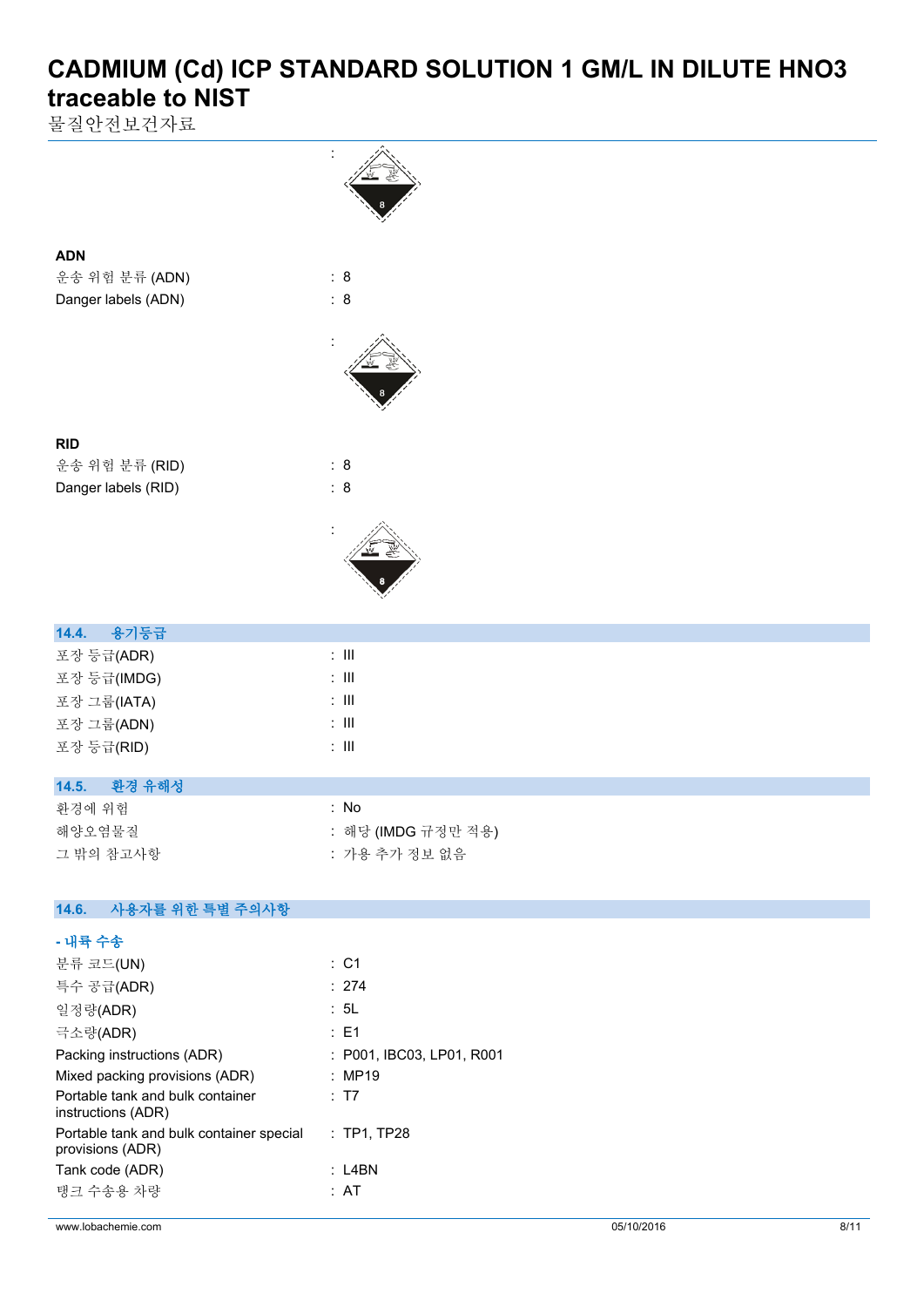물질안전보건자료

| 운송 범주(ADR)                                          | 3                |
|-----------------------------------------------------|------------------|
| Special provisions for carriage - Packages<br>(ADR) | : V12            |
| 위험 식별 번호(Kemler 번호)                                 | 80<br>÷          |
| 오렌지 플레이트                                            | 80               |
|                                                     | 3264             |
| 터널 제한 코드 (ADR)                                      | E<br>÷           |
| EAC 코드                                              | : 2X             |
| APP 코드                                              | : B              |
| - 해상 운송                                             |                  |
| Special provision (IMDG)                            | : 223, 274       |
| Limited quantities (IMDG)                           | : 5L             |
| 극소량(IMDG)                                           | E1               |
| Packing instructions (IMDG)                         | P001, LP01       |
| IBC packing instructions (IMDG)                     | IBC03            |
| Tank instructions (IMDG)                            | T7               |
| Tank special provisions (IMDG)                      | <b>TP1, TP28</b> |
| EmS-No. (Fire)                                      | $F-A$            |
| EmS-No. (Spillage)                                  | $: S-B$          |
| Stowage category (IMDG)                             | : A              |
| Stowage and handling (IMDG)                         | $:$ SW2          |
| MFAG-번호                                             | 154<br>t.        |
| - 항공 운송                                             |                  |
| PCA 예상 수량(IATA)                                     | : E1             |
| PCA 제한 수량(IATA)                                     | : Y841           |
| PCA 제한 수량 최대 순수량(IATA)                              | 1L               |
| PCA 포장 지침(IATA)                                     | 852              |
| PCA 최대 순수량(IATA)                                    | 5L               |
| CAO 포장 지침(IATA)                                     | 856              |
| CAO 최대 순수량(IATA)                                    | : 60L            |
| 특별 공급(IATA)                                         | : A3             |
| ERG 코드(IATA)                                        | : 8L             |
| - 국내 수로 운송                                          |                  |
| 분류 코드(ADN)                                          | $:$ C1           |
| 특별 공급(ADN)                                          | : 274            |
| 일정량(ADN)                                            | : 5L             |
| 극소량(ADN)                                            | : E1             |
| Carriage permitted (ADN)                            | : T              |
| Equipment required (ADN)                            | $:$ PP, EP       |
| Number of blue cones/lights (ADN)                   | : 0              |
| - 철도 수송                                             |                  |
| Classification code (RID)                           | $:$ C1           |
| 특별 공급(RID)                                          | : 274            |
| 한정 수량(RID)                                          | : 5L             |
| 극소량(RID)                                            | : E1             |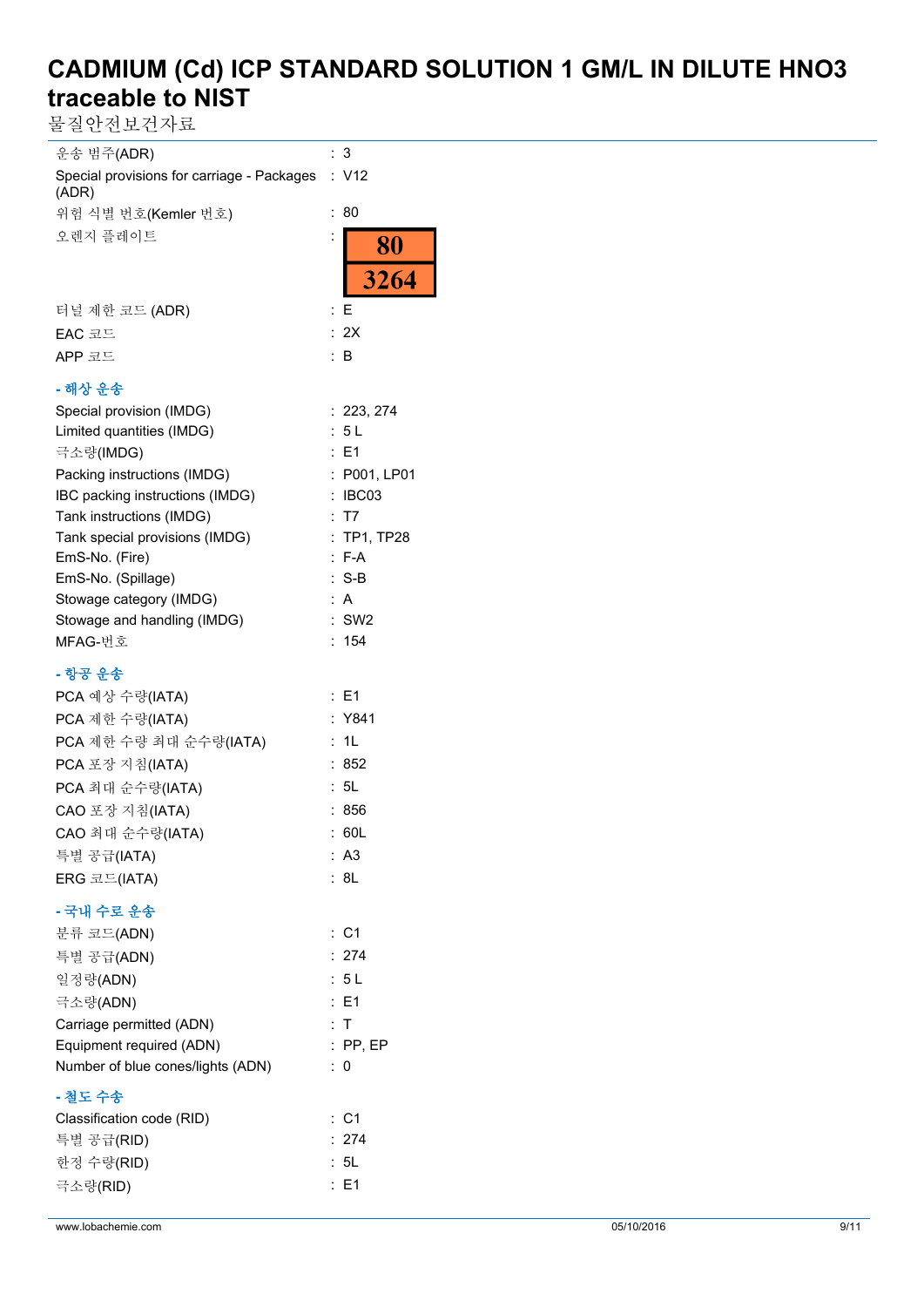물질안전보건자료

| Packing instructions (RID)                                   | : P001, IBC03, LP01, R001 |
|--------------------------------------------------------------|---------------------------|
| Mixed packing provisions (RID)                               | : MP19                    |
| Portable tank and bulk container<br>instructions (RID)       | : T7                      |
| Portable tank and bulk container special<br>provisions (RID) | $:$ TP1, TP28             |
| Tank codes for RID tanks (RID)                               | : L4BN                    |
| 운송 범주(RID)                                                   | : 3                       |
| Special provisions for carriage – Packages<br>(RID)          | : W12                     |
| Colis express (express parcels) (RID)                        | : CE8                     |
| Hazard identification number (RID)                           | : 80                      |

**14.7. MARPOL 73/78 별첨 II 및 IBC 코드에 따른 대량 운송**

해당없음

#### **15항목: 법적 규제현황**

#### **15.1. 안전, 보건 및 환경과 관련하여 단일물질 또는 혼합물에 대한 특별 규정/법규**

#### **15.1.1. EU 규정**

Contains no substances with Annex XVII restrictions REACH 후보 물질 미함유

Contains no REACH Annex XIV substances.

#### **15.1.2. 국가 규정**

#### **독일**

| AwSV/VwVwS Annex reference                                                     | : Water hazard class (WGK) 3, strongly hazardous to water (Classification according<br>to AwSV, Annex 1) |
|--------------------------------------------------------------------------------|----------------------------------------------------------------------------------------------------------|
| 12th Ordinance Implementing the Federal<br>Immission Control Act - 12. BlmSchV | 12차 BlmSchV(배출 방지 법령) (심각한 사고에 대한 규정) 미대상                                                                |

#### **덴마크**

덴마크 규정 권장사항 : Young people below the age of 18 years are not allowed to use the product Pregnant/breastfeeding women working with the product must not be in direct contact with the product The requirements from the Danish Working Environment Authorities regarding work with carcinogens must be followed during use and disposal

#### **15.2. 화학 물질 안정성 평가**

사용할 수 있는 추가 정보가 없음